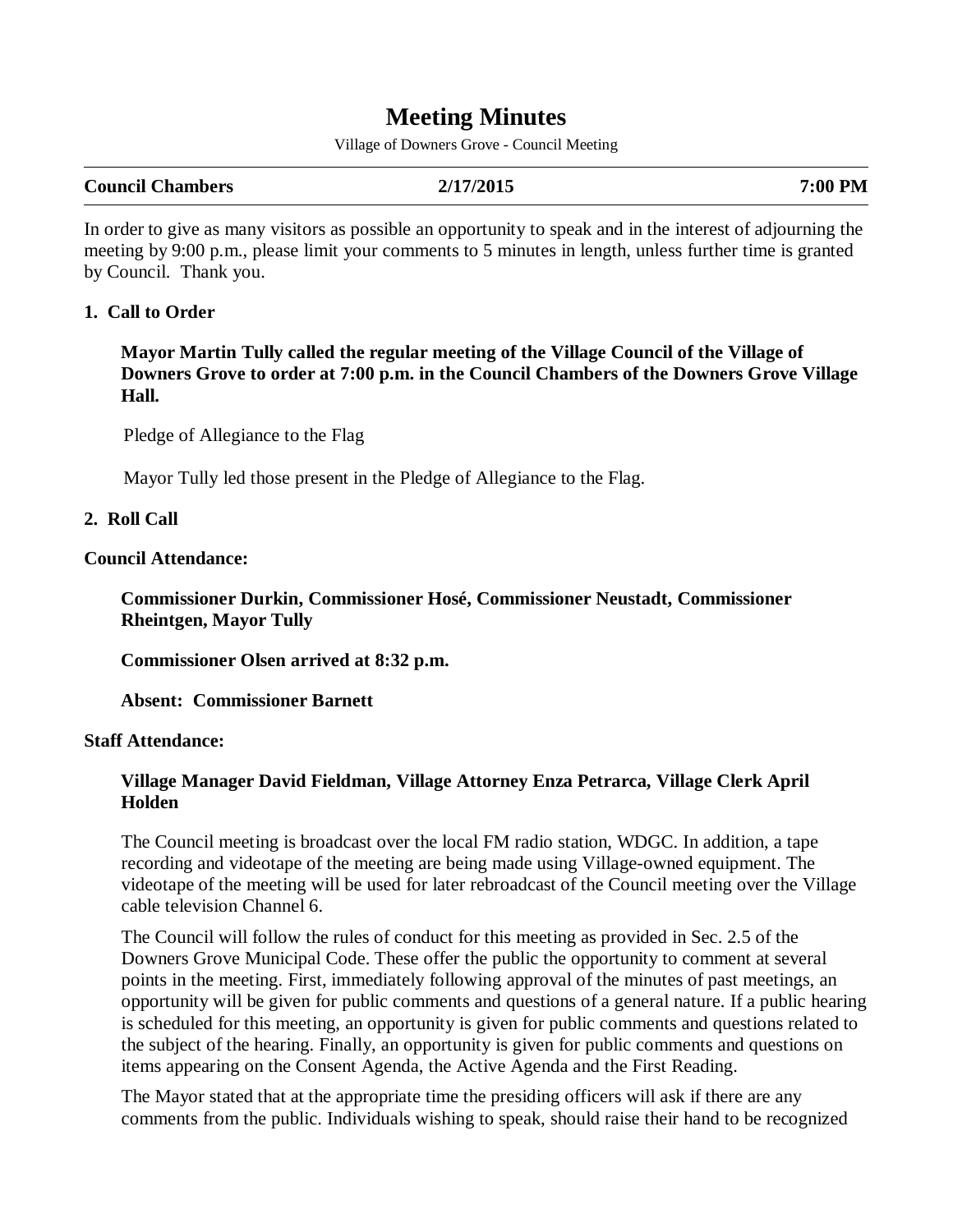and, after acknowledgment from the presiding officer, approach the microphone and state their name. Remarks should be limited to five minutes, and individuals are asked to refrain from making repetitive statements.

Mayor Tully said there are agendas located on either side of the Council Chambers, and he invited the audience to pick up an agenda and follow the progress of the Council meeting.

### **3. Minutes of Council Meetings**

| <b>MIN 2015-6095</b> | A. Minutes: Council Minutes - February 10, 2015                                                                                                                |
|----------------------|----------------------------------------------------------------------------------------------------------------------------------------------------------------|
|                      | The Mayor asked for a Motion to approve the minutes as submitted.                                                                                              |
| <b>Motion:</b>       | Commissioner Neustadt moved to approve the minutes as presented.<br>Commissioner Durkin seconded the Motion.                                                   |
| <b>Votes:</b>        | <b>Yea:</b> Commissioner Neustadt, Commissioner Durkin, Commissioner<br>Hosé, Commissioner Olsen, Commissioner Rheintgen, Commissioner<br>Barnett; Mayor Tully |
|                      | Mayor Tully declared the motion carried.                                                                                                                       |

## **4. Public Comments**

This is the opportunity for the public to comment on non-agenda items.

1. Doug Gilbert of Oak Park, Illinois, said he came to speak about 942 Maple Avenue, the Edwards House, and stated that he is a preservation architect. He provided the Council with his background which consists of more than 20 years in restoring historical homes in the State of Illinois. He referenced his letter of February 5 to the Village regarding moving the house. Mr. Gilbert said he was there to restate the significance of the Edwards House, stating that it is a "high-style" Queen Anne home. He said this home is at the top in comparison to other similar homes. It has two turrets, a two-story front porch, projecting gables, etc. Mr. Gilbert described the home as having integrity. He said that the home is threatened by the condo development. Mr. Gilbert said he wanted to emphasize that the Village should look at this as a comprehensive development project. There will be economic and cultural benefits from the condo development. Those benefits come with some negatives, such as the demolition of two properties. Preservation and development do not have to conflict. The Village has a property owner who will step up to try and save this house. This is potential for a win-win scenario. He asked that the Council think about the broader picture and think holistically.

2. Bill Schultheis, 5916 Washington, expressed concerns about the reconstruction project in Clyde Estates, saying he was very concerned about the elimination of the traffic circle intended to slow and deter traffic. Their neighborhood has a rural feeling but it abuts an urban street. The traffic circle addressed that problem. The Washington and  $60<sup>th</sup>$  Street traffic circle has been eliminated to preserve a single tree, which the arborist has said is near the end of its expected life. Staff does not plan to revisit it. He asked that the Council reconsider the elimination of the traffic circle.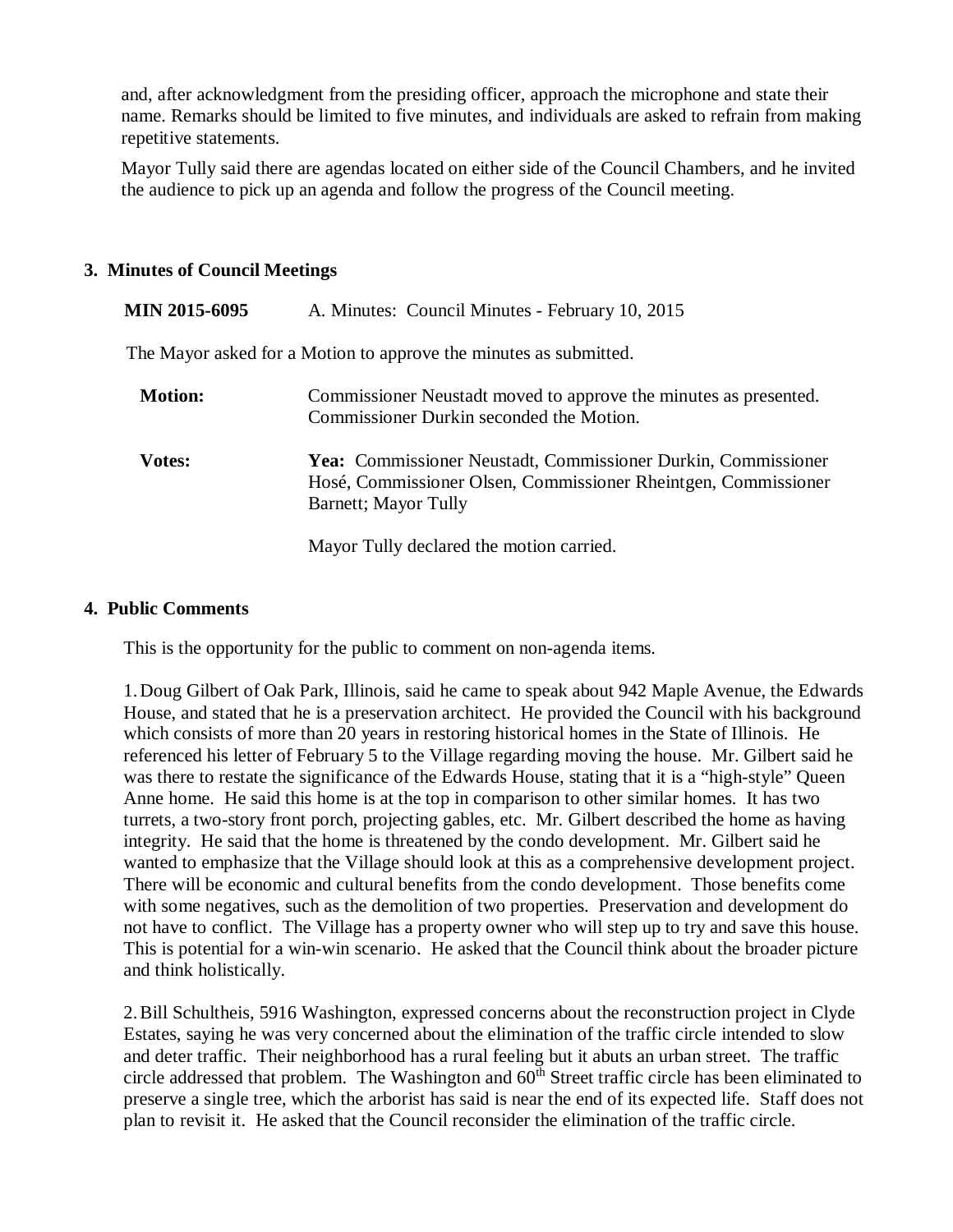3. Laurel Bowen, 829 Clyde Drive, said she attended the meeting held on November 13. There are no records of this meeting and she does not recall the Forester being there, and there is no way to determine what was discussed without a record of the meeting. She does not recall discussion of the traffic circle. She said the tree is perfectly healthy.

4. Ms. Bowen then spoke on behalf of Dr. Jerry and Jean Sychra at 905 Clyde, who were unable to attend. The Sychras state that they purchased their home because they wanted to live in a quiet park-like setting. They disagree with the changes being recommended, although they agree that repairing the streets is necessary. Other changes are in conflict with their aesthetic desires for their neighborhood.

5. Bea Bennett, 913 Clyde Drive, said that there has been a lot of frustration with this project. This is not simply a redo of necessary streets. She noted that some people will not have to endure many changes, some will have ditches, and others will have sidewalks. She finds that she will be heavily impacted. Ms. Bennett spoke about the recent storm and the snowplow that plowed her area. She was left to shovel six feet of snow. The reconstruction is going to add 25' to her front yard. Ms. Bennett said she was given a copy of the RFP that emphasizes roadway improvements (based on the existing roadway geometry) and stormwater improvements. The area is on a hill and one of the highest points in Downers Grove and the flooding is low to moderate. She said that the plan for reconstruction is ridiculous, as some people will have a few feet added while others will get a much larger amount.

Mayor Tully noted to Ms. Bennett that this item will be on the March 3 Agenda.

Ms. Bennett then continued, and spoke about vacating the streets. She referred to a hydrology report, and was told by Mr. Sikich of Public Works that figures were not available and that he was unfamiliar with the figures provided by Nan Newlon. He said that as part of the permit application, hydrologic calculations would have to be submitted. She said before they remove streets and turn parkways into retention ponds, they have to know the volume of water and the source of the water.

6. Linda Elsik, 828 Clyde, asked the Council to defund the sidewalks in Clyde Estates. She also asked that the Council face 21<sup>st</sup> century realities. Ms. Elsik said she has lived in Clyde Estates since 1986. Defunding the sidewalks will save the Village \$300,000. She noted that many of the sidewalks on 59<sup>th</sup> Street are not shoveled by residents and school children have to walk in the street, which is not safe. Neighbors were told to expect a 2'-3' ditch. She noted that streets in their neighborhood have been in disrepair for 15 years. Since she moved into her home in 1986 she has paid over \$145,000 in taxes and has invested in her home and kept up her property. If the Village follows its plan, Clyde Country Estates will then be known as Clyde Concrete Estates.

7. John Baldricks, second year medical student at Midwestern University said that he and Chad Morreale, a fellow student, came to speak about a program the University is sponsoring. Every three minutes a child is diagnosed with cancer. For the last five years, Midwestern University has partnered with Ballydoyle's for the St. Baldrick's event. Over that period of time they have raised \$131,000 for kids-cancer research. The school raised almost \$50,000 last year. Mr. Baldricks said they are present to reach out to the Village and would like as much community involvement as possible in their event. He said that anyone can help to raise funds. In the past they have had people shave their heads to raise money; however, you don't have to shave your head to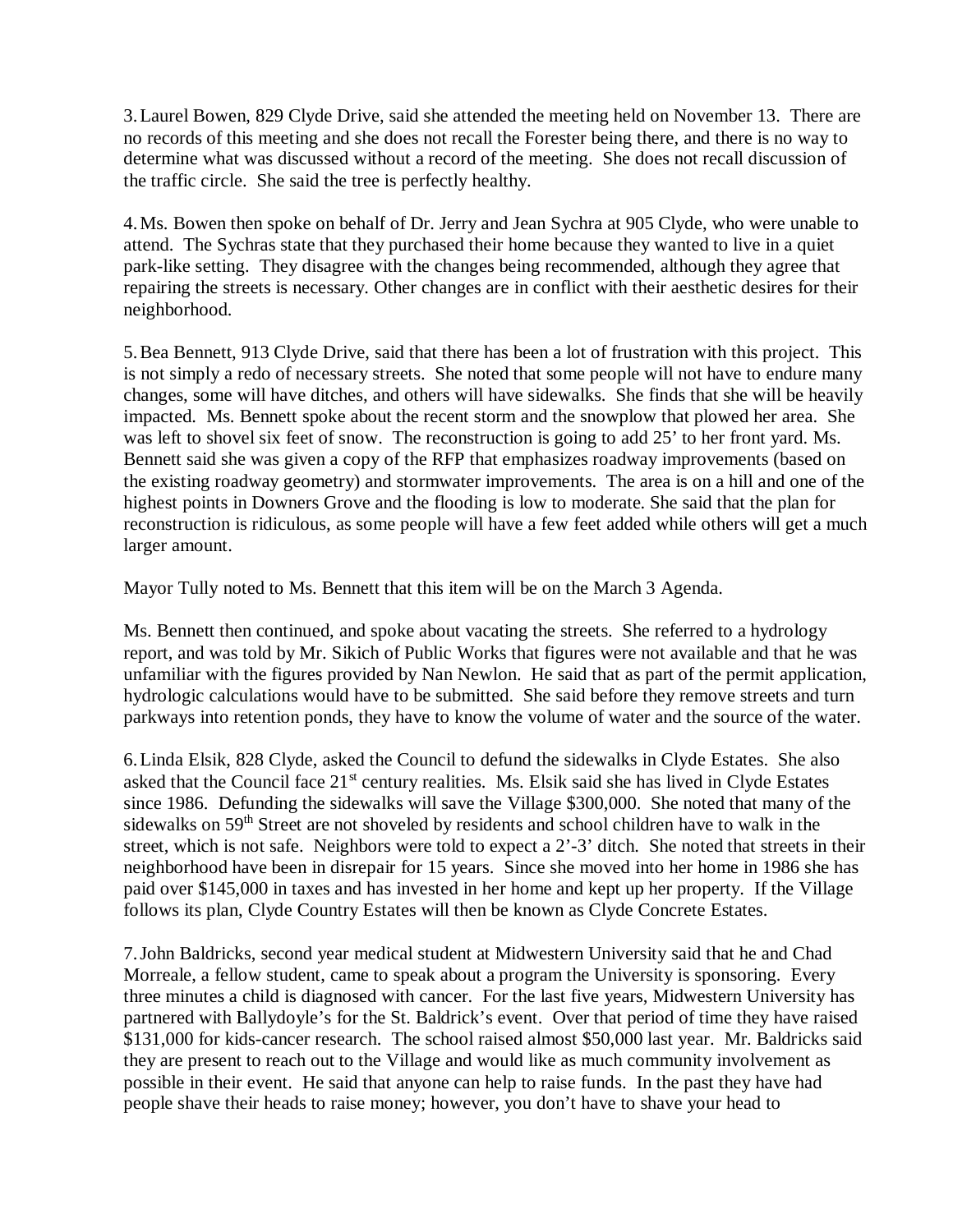participate. The event is on March 10 at 6:30 p.m.. Information is on the St. Baldrick's website, and everyone is invited to participate.

The Mayor thanked them for the information and called for a Motion to direct Commissioners Barnett and Olsen to participate in the head-shaving event.

8. Laurel Bowen, 829 Clyde Drive, said over the past few weeks they have heard all about historical preservation in Downers Grove. However, the sidewalk issue is a policy and has not been revisited. She provided a history of Clyde Estates, which was created in 1952. It is historical preservation to maintain Clyde Estates, which was developed and designed by the original owners of the property. It was developed before anyone on the present Council was born. Ms. Bowen said that TCD was held 23 years go and was made up of committees, goals, etc. She participated in it, though none of the present Council did. She said TCD had as a goal to preserve the integrity of neighborhoods. TCD's Mission was to create a total community vision that would preserve and enhance the quality of life in Downers Grove. She asked that the Council consider the quality of the life of residents of Clyde Estates and not politics when the Council makes its decision on March 3.

9. Mr. Martin, 701 Maple, said he has been following the discussion of relocating Edwards House. He provided his academic background at the University of Chicago. Mr. Martin said that the relocation of Edwards House is beneficial to the Village. He noted that locational economics is a very established principle. Relocating the Edwards House and houses similar to it will increase the value of all those houses, as well as increase the property values and property taxes.

10. Tom Taylor, 321 Gierz, said he asked at a previous meeting about moving the Edwards House to the corner of Maple and Main. Apparently there was no interest in that recommendation. He has since thought about moving it to 801 Burlington as a cornerstone of a new Civic Center. It could be in this general location, and time could be gained to secure it physically and economically. Mayor Tully commented that he is concerned that the long-term public issue would be more complicated than what is currently contemplated. Mr. Taylor replied that they could use it as a place for gatherings, oral history, etc. He expressed his disappointment that government cannot be flexible and open enough to take on a task like this.

11. Kathy Nybo has lived at 5253 Blodgett since 1973. She presented the opinions of Nora Black of 735 Maple who has many happy memories of the Edwards House, then known as the Tuttle House, and her son married one of the Tuttle daughters. Ms. Black said she attended many happy events at the house. She hopes the house can be moved down the street. It does not deserve to end up demolished, as it is too beautiful for that. She is very anxious to have the house saved.

12. Jordan Macarus, 300 Burlington Avenue, spoke about growing up in Clyde Estates and presented his academic background. He does not want to see sidewalks on Clyde Estates. He is concerned about stormwater retention in the area. He wants to see suburban communities convert completely to cooperative farming systems that would result in better management of stormwater. He said he sent a proposal to the Council about doing an experiment in Downers Grove converting unused land to farmland. He said they should look at the value rather than the money.

13. Jim and Robin Krusenoski, 853 Maple, are 22-year residents of the Village and they moved to Downers Grove to live in a Victorian house in an historic area. He believes historic preservation is important to the Village. He said that everyone on the Council wished they could save the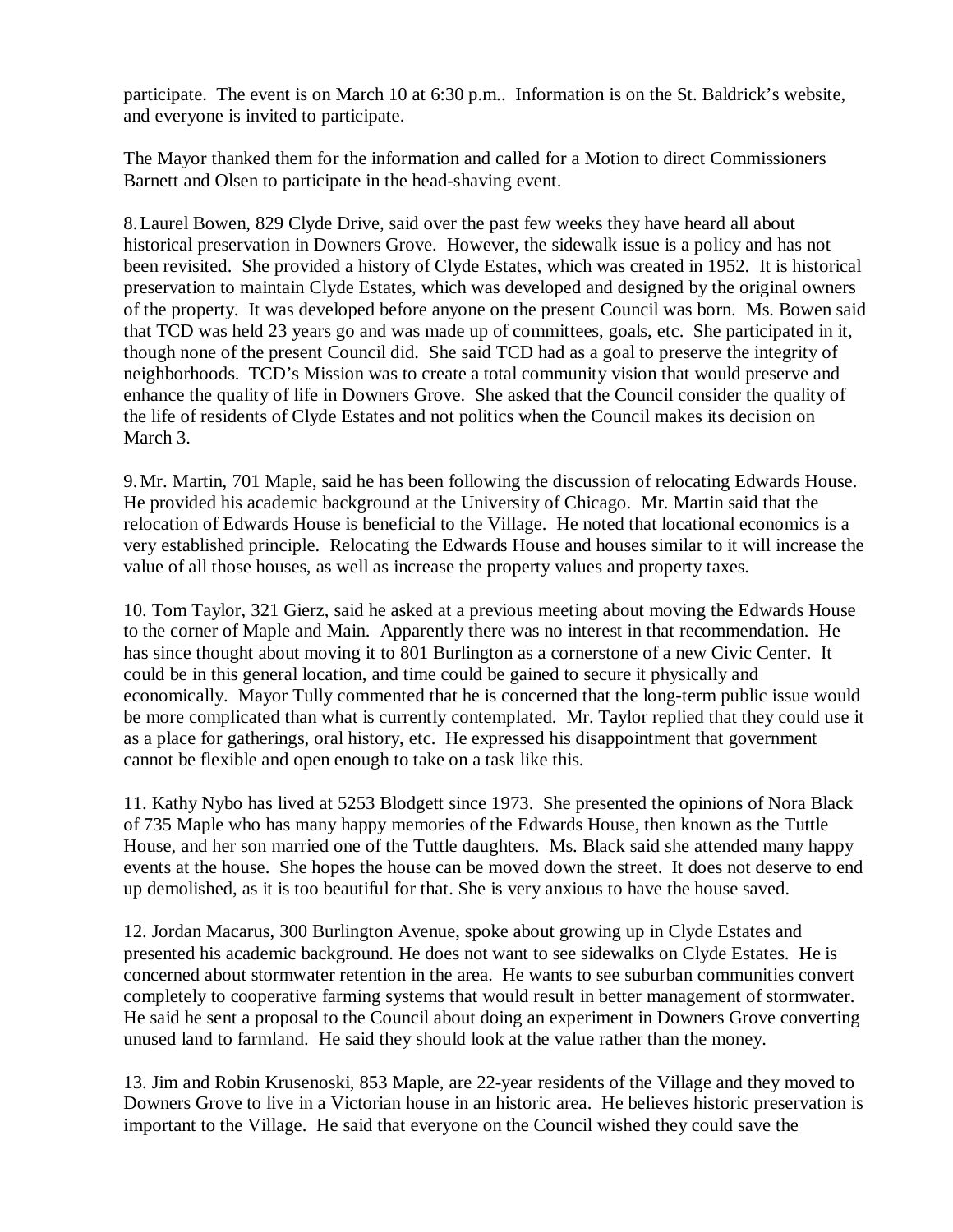Edwards House. Mr. Tillotson has offered to do that. Mr. Krusenoski said that \$140,000 is a small price to preserve the character on Maple Avenue and the Village of Downers Grove.

14. Dennis O'Brien,  $804\,60^{th}$  Street, said he has voiced his dissent in the past regarding putting sidewalks in Clyde Estates. There is very little foot traffic on his street and it doesn't make sense to spend money when sidewalks are not wanted.

### **5. Council Member Reports**

Commissioner Hosé wished his wife a Happy Birthday.

 Commissioner Rheintgen announced that the Grove Foundation is having their Passport to Dining next Thursday. The tickets are \$25.00 and additional information can be found at www.grovefoundation.org.

 Mayor Tully said that the new Chamber 630 is holding its masquerade ball February 21 from 6:00- 11:00 p.m. More information can be found at downersgrove.org. The Mayor also congratulated District 58 on their Education Foundation event this past weekend, which was very successful.

### **6. Public Hearings**

**PUB 2015-6090** A. Public Hearing: Amended Annexation Agreement - 5850 Janes Avenue

Mayor Tully called the public hearing to order at 8:09 p.m. to consider a proposed First Amendment to an annexation agreement for the property located at 5850 Janes Avenue. Notice of this hearing was published in the Downers Grove Suburban Life on January 28, 2015.

The Mayor summarized the procedures to be followed for the public hearing.

Village Manager Dave Fieldman asked Stan Popovich to make the presentation.

Stan Popovich, Planning Manager, showed the relevant location on a map, saying that the site is currently unincorporated. In May of 2014, the Council approved a plat of subdivision for five properties and an annexation agreement. The proposed subdivision included the extension of 59<sup>th</sup> Street to Janes Avenue. The intersection was designed and constructed with a barrier. The Lisle Highway Commissioner, however, refused to sign the plat based on the connection. The petitioner has asked to amend the annexation agreement. The Lisle Highway Commissioner has agreed to have the 59<sup>th</sup> Street sidewalk connect to Janes Avenue. To facilitate the development, the Village has agreed to remove its requirement for the street connection in return for a \$70,000 cash in lieu payment. This will guarantee that sufficient funds will be available at the time the Village elects to connect the roads.

There being no discussion on this issue, Mayor Tully adjourned the public hearing at 8:14 p.m.

### **7. Consent Agenda**

**COR 2015-6096** A. Claims Ordinance: No. 6093, Payroll, January 23, 2015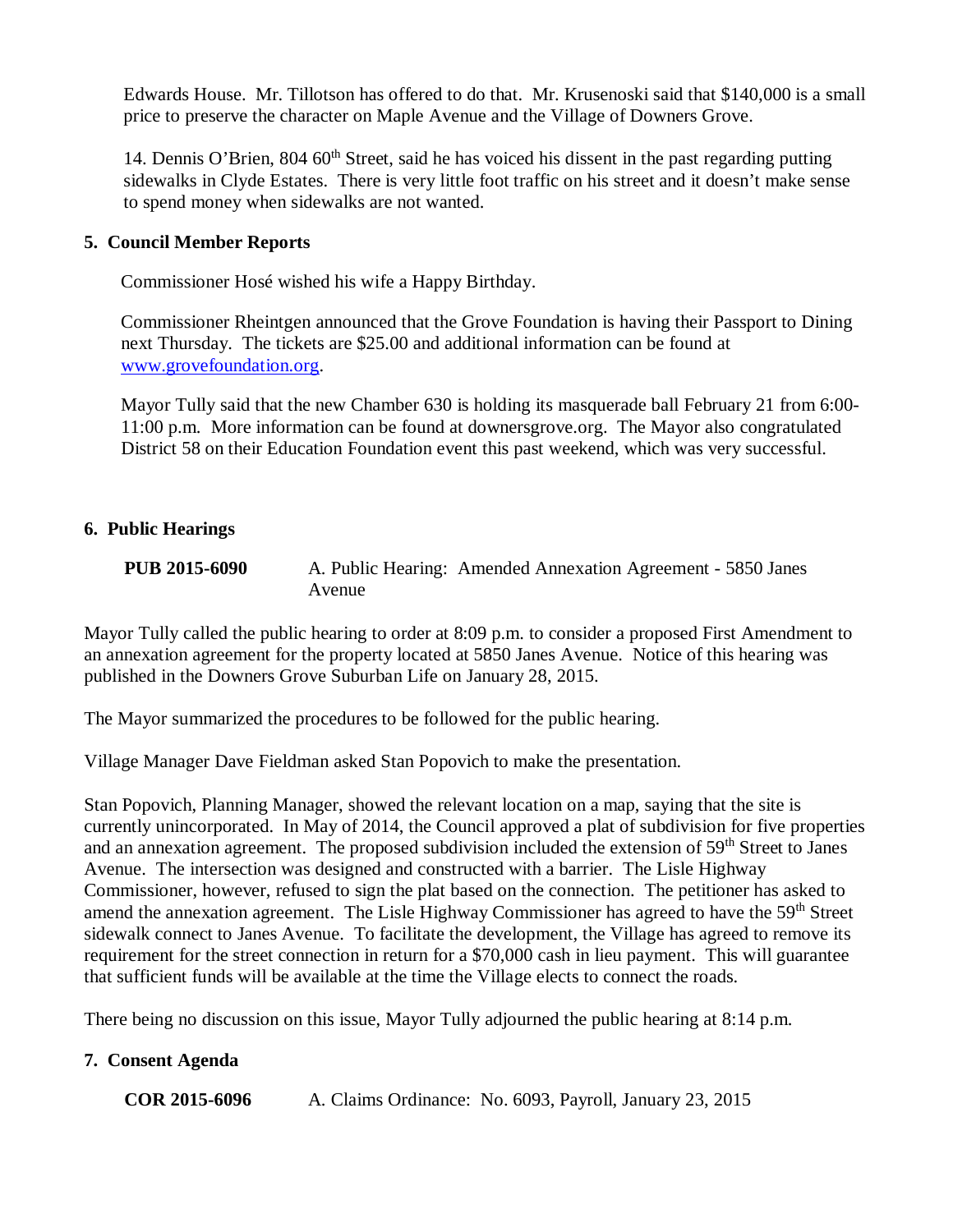| <b>BIL 2015-6097</b> | B. Bills Payable: No. 6174, February 17, 2015                                                                                                                                                                                                                                         |
|----------------------|---------------------------------------------------------------------------------------------------------------------------------------------------------------------------------------------------------------------------------------------------------------------------------------|
| <b>RES 2015-6072</b> | C. Resolution: Authorize An Extension to the Agreement for Prosecution<br>Services with Linda S. Pieczynski, Attorney at Law, P.C.                                                                                                                                                    |
| <b>Summary:</b>      | This authorizes an extension to the agreement for prosecution services<br>with Linda S. Pieczynski, Attorney at Law, P.C.                                                                                                                                                             |
|                      | A RESOLUTION AUTHORIZING EXECUTION OF AN EXTENSION<br>TO THE AGREEMENT FOR PROSECUTION SERVICES BETWEEN<br>THE VILLAGE OF DOWNERS GROVE AND LINDA S.<br>PIECZYNSKI, ATTORNEY AT LAW, P.C.                                                                                             |
|                      | RESOLUTION 2015-09                                                                                                                                                                                                                                                                    |
| <b>MOT 2015-6089</b> | D. Motion: Authorize a Contract for \$141,157 with CDS Office<br>Technologies, Itasca, IL, an In-Car Video Camera System                                                                                                                                                              |
| <b>RES 2014-6002</b> | E. Resolution: Authorize a License Agreement with Verizon Wireless at<br><b>Downers Drive</b>                                                                                                                                                                                         |
| <b>Summary:</b>      | This authorizes a license agreement with Verizon Wireless at 4414<br>Downers Drive.                                                                                                                                                                                                   |
|                      | A RESOLUTION AUTHORIZING EXECUTION OF A LICENSE<br>AGREEMENT BETWEEN THE VILLAGE OF DOWNERS GROVE<br>AND CHICAGO SMSA LIMITED PARTNERSHIP D/B/A VERIZON<br>WIRELESS TO INSTALL, MAINTAIN AND OPERATE ANTENNA<br>EQUIPMENT ON VILLAGE PROPERTY LOCATED AT 4414<br><b>DOWNERS DRIVE</b> |
|                      | <b>RESOLUTION 2015-10</b>                                                                                                                                                                                                                                                             |
| <b>RES 2015-6081</b> | F. Resolution: Authorize an Extension to the Agreement with Data<br>Ticket, Inc.                                                                                                                                                                                                      |
| Summary:             | This authorizes the execution of a two year contract extension with Data<br>Ticket, Inc., of Newport Beach, CA, for the administration of the police<br>department's parking citation process.                                                                                        |
|                      | A RESOLUTION AUTHORIZING EXECUTION OF AN EXTENSION<br>TO THE AGREEMENT BETWEEN THE VILLAGE OF DOWNERS<br>GROVE AND DATA TICKET, INC.                                                                                                                                                  |
|                      | <b>RESOLUTION 2015-11</b>                                                                                                                                                                                                                                                             |
| <b>RES 2015-6099</b> | G. Resolution: Accept Public Improvements - Green Acres Subdivision                                                                                                                                                                                                                   |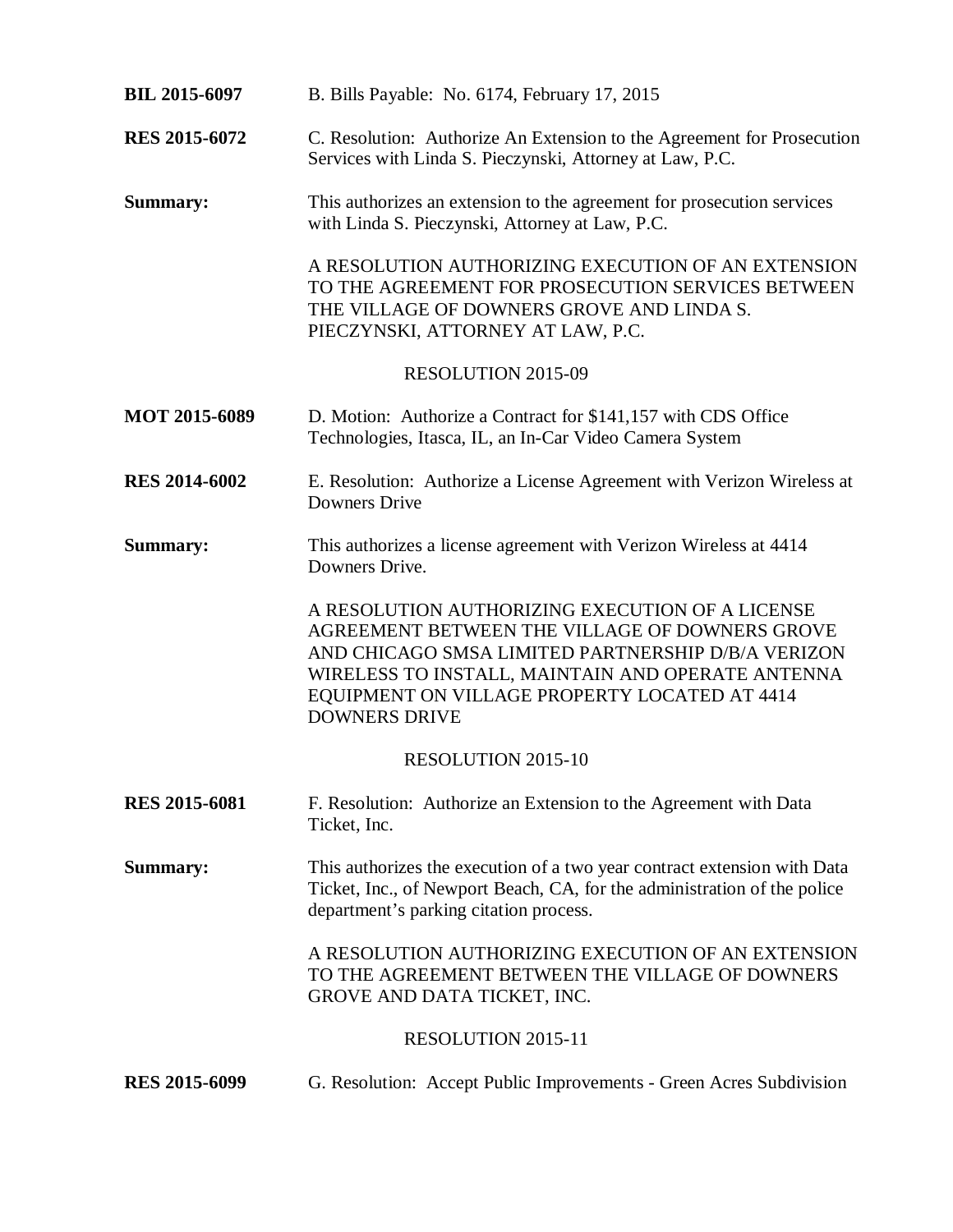| Summary:                  | This resolution will accept public improvements for the Green Acres<br>subdivision.                                                                                                                                                                                                         |  |
|---------------------------|---------------------------------------------------------------------------------------------------------------------------------------------------------------------------------------------------------------------------------------------------------------------------------------------|--|
|                           | A RESOLUTION AUTHORIZING ACCEPTANCE OF PUBLIC<br><b>IMPROVEMENTS - GREEN ACRES SUBDIVISION</b>                                                                                                                                                                                              |  |
|                           | <b>RESOLUTION 2015-12</b>                                                                                                                                                                                                                                                                   |  |
| <b>RES 2015-6068</b>      | H. Resolution: Authorize an Extension to the Agreement with the Horton<br>Group                                                                                                                                                                                                             |  |
| Summary:                  | This authorizes a three year contract effective July 1, 2015 with Horton<br>Group of Orland Park, IL for Plan Consulting Services for an amount not<br>to exceed \$38,700 annually.                                                                                                         |  |
|                           | A RESOLUTION AUTHORIZING AN EXTENSION TO THE<br>AGREEMENT BETWEEN THE VILLAGE OF DOWNERS GROVE<br>AND THE HORTON GROUP                                                                                                                                                                      |  |
|                           | RESOLUTION 2015-13                                                                                                                                                                                                                                                                          |  |
| <b>RES 2015-6075</b>      | I. Resolution: Authorize an Extension to the Agreement with Owens<br>Group                                                                                                                                                                                                                  |  |
| <b>Summary:</b>           | This authorizes an extension to the agreement for a broker services<br>contract with the Owens Group.                                                                                                                                                                                       |  |
|                           | A RESOLUTION AUTHORIZING EXECUTION OF AN EXTENSION<br>TO THE AGREEMENT BETWEEN THE VILLAGE OF DOWNERS<br><b>GROVE AND THE OWENS GROUP</b>                                                                                                                                                   |  |
|                           | <b>RESOLUTION 2015-14</b>                                                                                                                                                                                                                                                                   |  |
| <b>RES 2015-6078</b>      | J. Resolution: Authorize an Extension to the Agreement with Marcott<br>Enterprises, Inc. re: Crushed Limestone                                                                                                                                                                              |  |
| <b>Summary:</b>           | This authorizes a contract extension with Marcott Enterprises, Inc. of<br>Elmhurst, Illinois until December 31, 2015 for the provision of the supply<br>of crushed limestone. There is no change in contract cost for this time<br>extension for a contract total not to exceed \$29,011.35 |  |
|                           | A RESOLUTION AUTHORIZING AN EXTENSION TO THE<br>AGREEMENT BETWEEN THE VILLAGE OF DOWNERS GROVE<br>AND MARCOTT ENTERPRISES, INC.                                                                                                                                                             |  |
| <b>RESOLUTION 2015-15</b> |                                                                                                                                                                                                                                                                                             |  |
| <b>RES 2015-6079</b>      | K. Resolution: Authorize an Extension to the Agreement with Marcott<br>Enterprises, Inc. re: Debris Hauling Services                                                                                                                                                                        |  |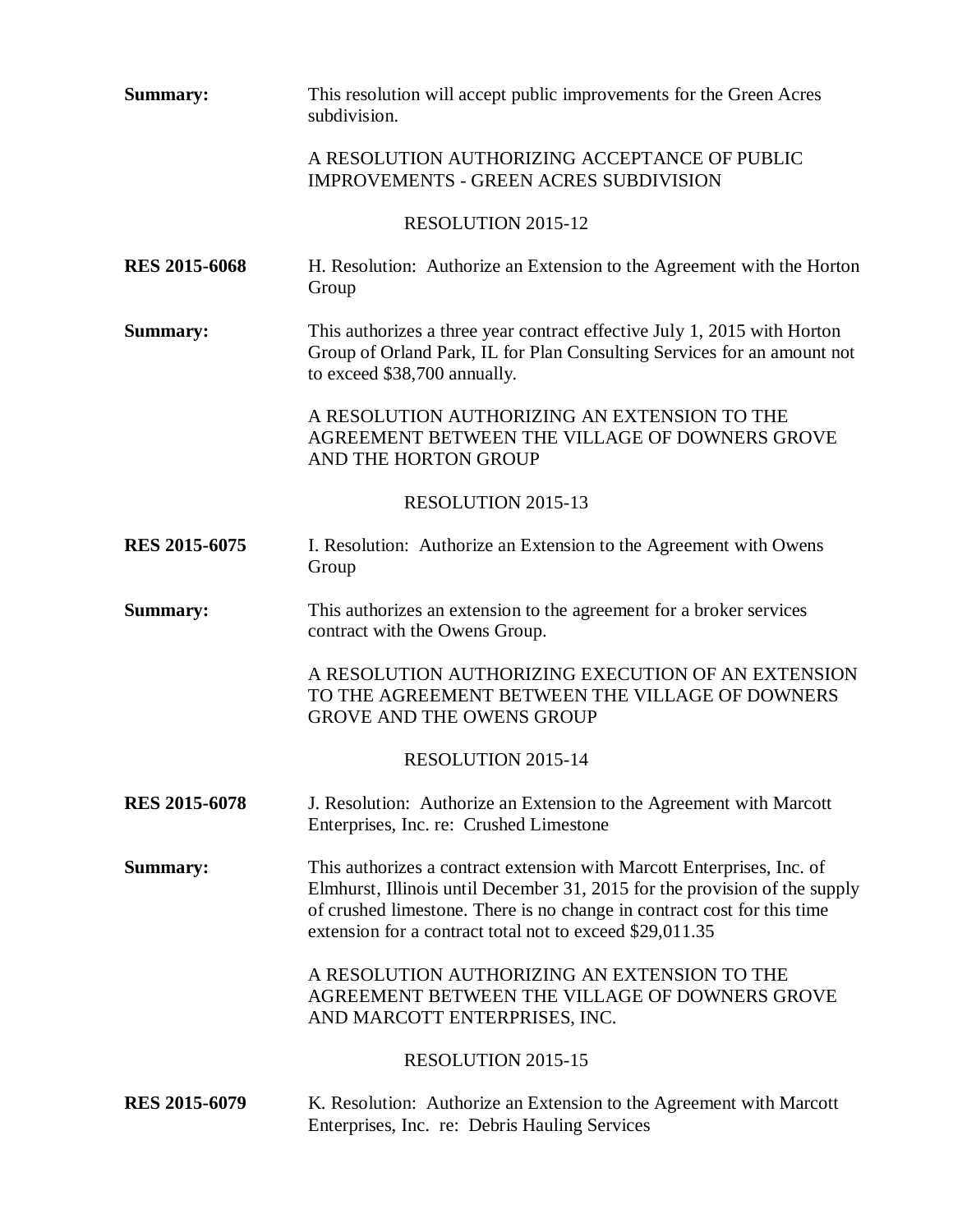| Summary:             | This authorizes a contract extension with Marcott Enterprises, Inc. of<br>Elmhurst, Illinois until December 31, 2015 for the provision of debris<br>hauling services. There is no change in contract cost for this time<br>extension for a contract total not to exceed \$86,700. |  |  |  |
|----------------------|-----------------------------------------------------------------------------------------------------------------------------------------------------------------------------------------------------------------------------------------------------------------------------------|--|--|--|
|                      | A RESOLUTION AUTHORIZING AN EXTENSION TO THE<br>AGREEMENT BETWEEN THE VILLAGE OF DOWNERS GROVE<br>AND MARCOTT ENTERPRISES, INC.                                                                                                                                                   |  |  |  |
| RESOLUTION 2015-16   |                                                                                                                                                                                                                                                                                   |  |  |  |
| <b>RES 2015-6088</b> | L. Resolution: Declaration of Official Intent to Reimburse Expenditures                                                                                                                                                                                                           |  |  |  |
| <b>Summary:</b>      | This states the Village's intent to issue General Obligation bonds for water<br>system improvements. Adoption of the resolution is required for the<br>Village to be able to reimburse project expenditures from the proceeds of a<br>tax-exempt bond.                            |  |  |  |
|                      | A RESOLUTION DECLARING OFFICIAL INTENT TO REIMBURSE<br><b>EXPENDITURES</b>                                                                                                                                                                                                        |  |  |  |
|                      | RESOLUTION 2015-17                                                                                                                                                                                                                                                                |  |  |  |
|                      | Commissioner Durkin pointed out that this resolution refers to the<br>issuance of 2015 bonds for improvements to the watermain system in the<br>amount of \$5 million. The debt service payments on the bonds will be<br>made using revenues from the water rates.                |  |  |  |
| <b>RES 2015-6053</b> | M. Resolution: Authorize an Agreement with Blackboard, Inc.                                                                                                                                                                                                                       |  |  |  |
| Summary:             | This authorizes an agreement for three years between the Village of<br>Downers Grove and Blackboard, Inc. for the community-wide notification<br>system in the amount of \$29,473.50 per year.                                                                                    |  |  |  |
|                      | A RESOLUTION AUTHORIZING AN AGREEMENT BETWEEN THE<br>VILLAGE OF DOWNERS GROVE AND BLACKBOARD, INC.                                                                                                                                                                                |  |  |  |
|                      | <b>RESOLUTION 2015-18</b>                                                                                                                                                                                                                                                         |  |  |  |
| <b>Motion:</b>       | Commissioner Neustadt moved to approve the Consent Agenda.<br>Commissioner Durkin seconded.                                                                                                                                                                                       |  |  |  |
| Votes:               | Yea: Commissioner Neustadt, Commissioner Durkin, Commissioner<br>Hosé, Commissioner Rheintgen; Mayor Tully                                                                                                                                                                        |  |  |  |
|                      | Mayor Tully declared the motion carried.                                                                                                                                                                                                                                          |  |  |  |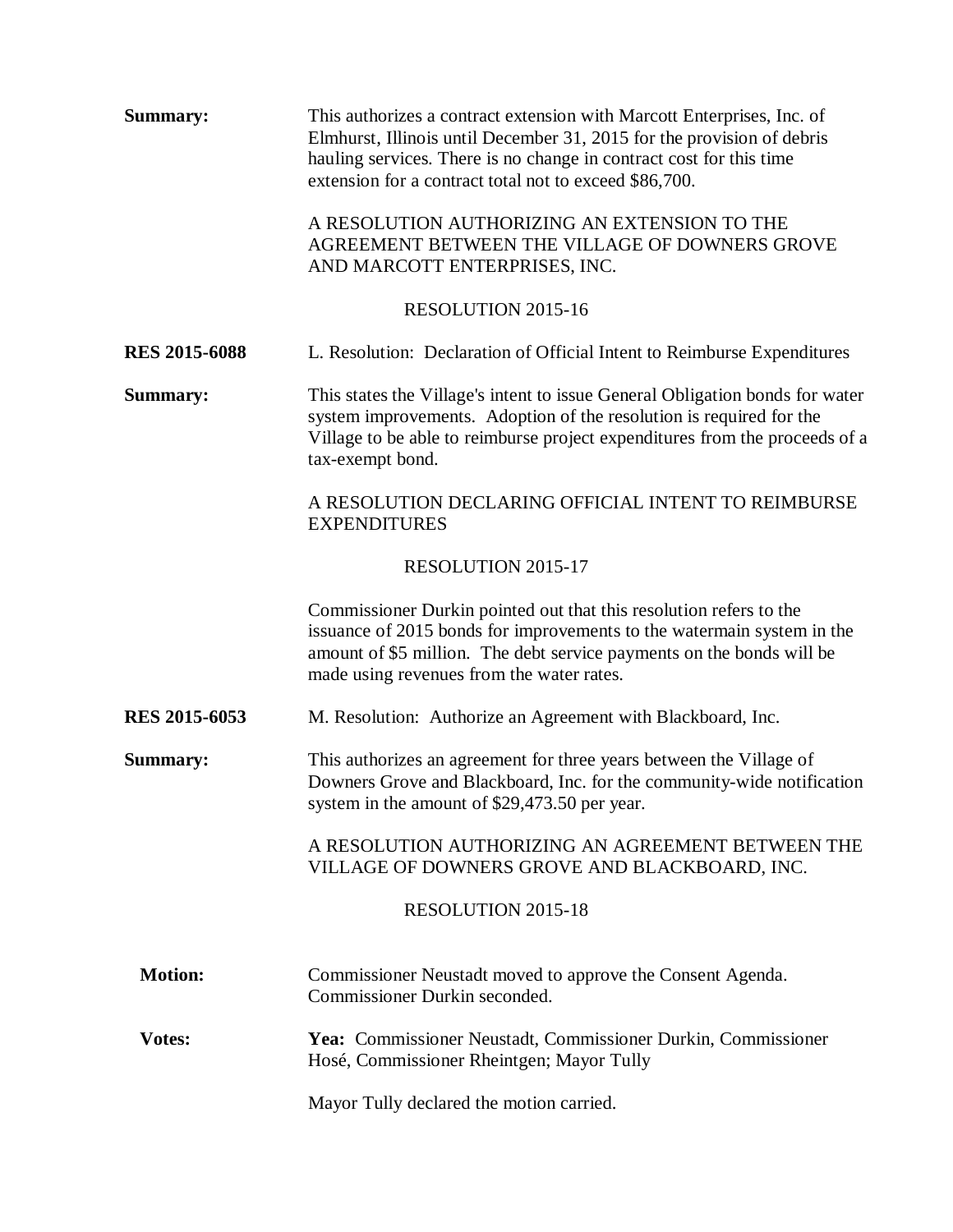#### **8. Active Agenda**

| <b>RES 2015-6057</b> | A. Resolution: Authorize a First Amendment to Annexation Agreement<br>with Greenscape Homes, LLC                                                                                                    |
|----------------------|-----------------------------------------------------------------------------------------------------------------------------------------------------------------------------------------------------|
| <b>Summary:</b>      | This authorizes a first amendment to the annexation agreement for the<br>property located at 5850 Janes Avenue.                                                                                     |
|                      | A RESOLUTION AUTHORIZING EXECUTION OF A FIRST<br>AMENDMENT TO ANNEXATION AGREEMENT BETWEEN THE<br>VILLAGE OF DOWNERS GROVE AND GREENSCAPE HOMES, LLC                                                |
|                      | <b>RESOLUTION 2015-19</b>                                                                                                                                                                           |
| <b>Motion:</b>       | Commissioner Neustadt moved to authorize execution of a first<br>amendment to annexation agreement between the Village of Downers<br>Grove and Greenscape Homes, LLC. Commissioner Durkin seconded. |
| <b>Votes:</b>        | Yea: Commissioner Neustadt, Commissioner Durkin, Commissioner<br>Hosé, Commissioner Rheintgen; Mayor Tully                                                                                          |
|                      | Mayor Tully declared the motion carried.                                                                                                                                                            |

#### **9. First Reading**

| <b>ORD 2015-6029</b> | A. Ordinance: Rezone the Property Located at 305-307 and 325 Ogden |
|----------------------|--------------------------------------------------------------------|
|                      | Avenue from B-3 to B- $3/PUD$                                      |

Stan Popovich, Planning Manager, said this Ordinance would rezone the subject property. The petitioner is requesting a PUD amendment for rezoning of the development from B-3 to B-3/PUD. The Zoning Ordinance requires that to rezone, all PUDs include a zoning district overlay. The petitioner is proposing an expansion to 5,360 square feet for the outbuilding to allow a 15.5' setback where 25' is required. There are four access points for traffic. The petitioner has offered to formally restrict tractor-trailer traffic to Ogden Avenue, and northbound on Florence Avenue.

Commissioner Durkin asked why they want to expand the building, and Mr. Popovich said that the user is changing.

Louis Schriber, the petitioner, said that the increase in size is to put a less-intense use for a sandwich shop.

Mayor Tully said he was pleased about the ingress/egress with no truck traffic travelling south on Florence. He further spoke about Fairview, saying that they should make sure that there are no trucks coming in or out on Fairview, primarily for egress. He asked that they consider signage to that effect prohibiting trucks.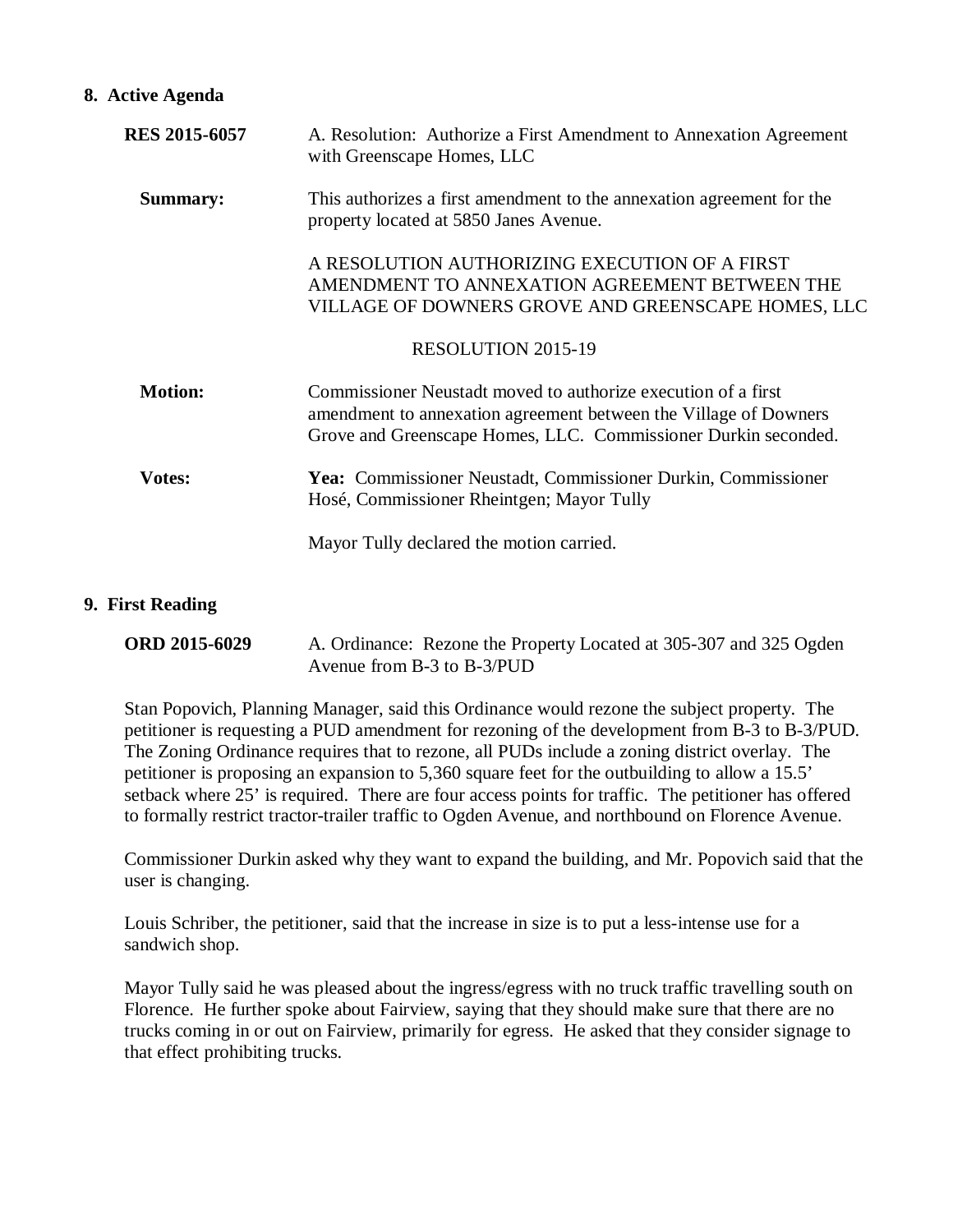Commissioner Neustadt said that the PUD change is fine with him. Regarding egress, the Commissioner said that there are "no outlet" signs on Lake Avenue; however, he would like to see a much larger "no outlet" sign posted there.

Commissioner Olsen arrived at 8:32 p.m.

Commissioner Hosé asked about smaller trucks. Mr. Schriber replied that between 5:30-6:00 a.m. through 2:00 p.m. there will be fresh food deliveries.

Commissioner Durkin asked that they make sure the trucks will not be idling.

Marge Earl, 4720 Florence, commented about ingress/egress on Fairview, saying that the fence on the south side of the property is tall and blocks visibility. She suggested transitioning to an open or lower fence. Mr. Schriber said they would taper the fence to make it safer for traffic.

| <b>ORD 2015-6060</b> | B. Ordinance: Approve a Planned Unit Development Amendment to<br>Planned Development #52 to Revise the Outbuilding Setback at 305-307<br>Ogden Avenue                     |
|----------------------|---------------------------------------------------------------------------------------------------------------------------------------------------------------------------|
| <b>MOT 2015-6062</b> | C. Motion: Direct Staff to Draft a Text Amendment to the Zoning<br>Ordinance re: Retail and Warehousing Activities in the O-R, Office-<br><b>Research Zoning District</b> |

Mr. Popovich made the presentation regarding the Text Amendment. He said that 14 properties are zoned O-R. The O-R District is a restricted development district, which includes Class A office space, which is considered the highest quality office space on the market. He showed a map of the O-R districts in the Village. The request is to permit e-commerce and e-retailing, which will allow for a 10,000 square foot warehouse. Staff analysis shows this as a more intense use within the office campus, and is counter to the Class A office space. It is also inconsistent with the Village's Comprehensive Plan. Staff recommends maintaining the existing Ordinance. Upon Council direction, the next step would be to draft a text amendment to be reviewed at a public hearing by the Plan Commission.

Mr. Fieldman said that what is before the Council is to direct staff on how to proceed with this type of request.

Commissioner Hosé asked if this is a permitted use in O-R-M and Mr. Popovich said it is. Mr. Fieldman added that the warehousing activities are the concern in this case.

Commissioner Hosé noted that warehousing is permitted in the O-R-M district, which Mr. Fieldman said was correct.

Commissioner Rheintgen commented that the Village should be sensitive to on-line businesses.

Mayor Tully commented that the Village has been successful in attracting both national and international business to Downers Grove Class A office space. He asked whether the EDC has been asked about how this affects recruiting/expanding business in Downers Grove. Mr. Fieldman replied that this is a first step, and staff has not consulted with the EDC. This is to determine whether the Council wants to spend time and resources pursuing this matter.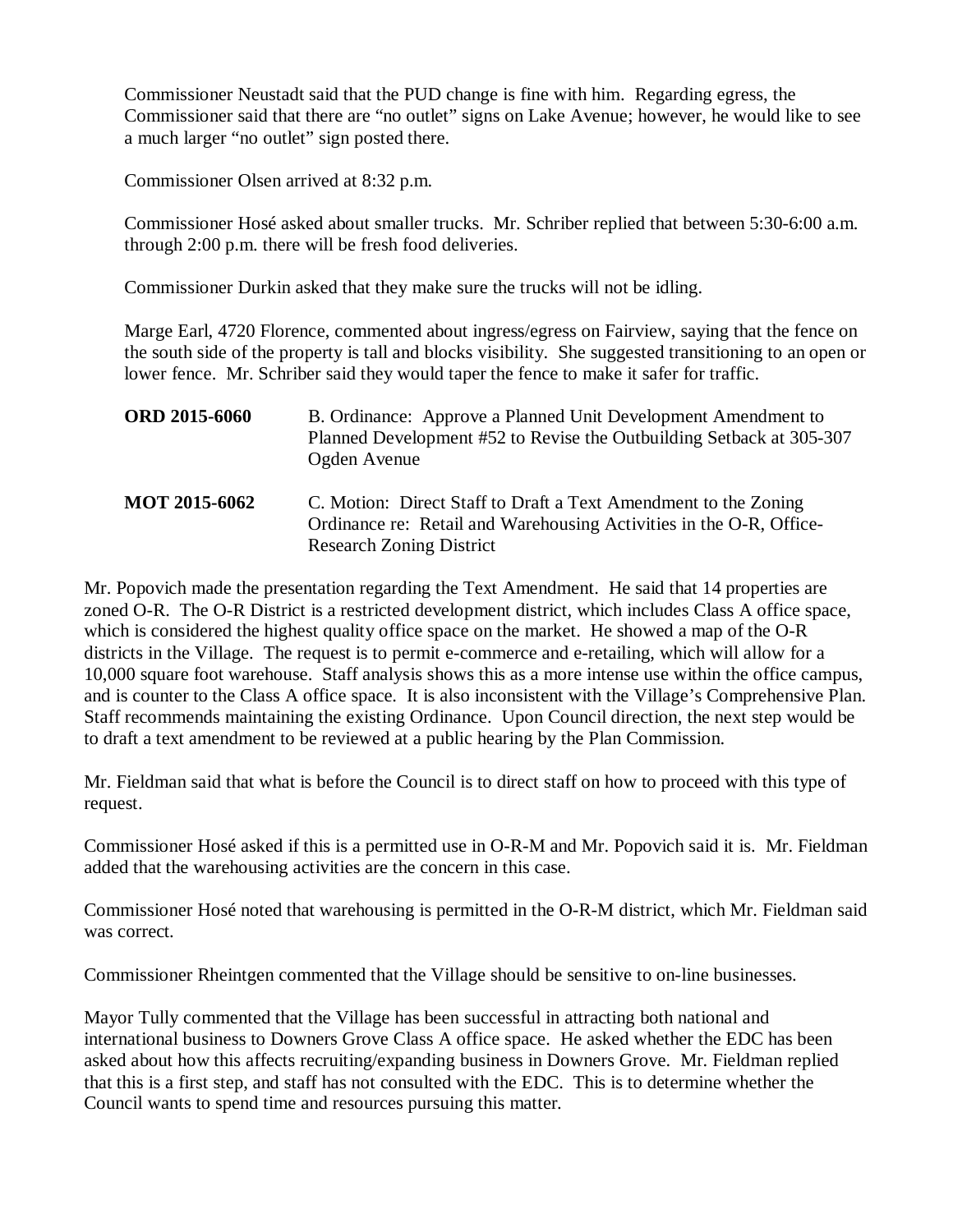Commissioner Durkin agrees that they should consult with the EDC. Mr. Fieldman said that staff would prefer Council to vote "yes" to start the process.

Commissioner Olsen said that this might relate to the review of the Zoning Ordinance. He is concerned about the process of coming to the Council without full information. He looks forward to hearing from the petitioner and staff and hopes this will be the first step in a good process.

The Manager said that having the experience of a few text amendment requests wherein the Council is asked if staff should consider the request, staff will be recommending some changes to go back to the old process where petitioners can pay the application fee and go through the Plan Commission before it comes to the Council with a complete record.

Kenneth J. Rathje, of Rathje Planning Services, representing his client, said he understands that this is a categorical request. He noted that Straight North is the name of the petitioner, and they began with 25 employees and now have 60 employees. The owners have a keen passion for hockey and they found themselves purchasing equipment from more than half of the NHL teams to sell professional equipment. The O-R zoning district does not provide for warehousing retail sales. Mr. Rathie spoke with staff about the situation and the petitioner requested an opportunity to entertain a text amendment to authorize retailing in the O-R zoning district. There would be no direct delivery with the exception of UPS or FedEx. The design is to be small and specialized, and not an international business. He said that the term "warehousing" is not a fair term for this type of business, which is e-retailing. They hope this will open a conversation for potential language to allow this type of retailing.

Mr. Duerr, owner of Straight North, said that this is the second business they have relocated to Downers Grove. Their other company is in the Highland Landmark area. They are an Internet marketing company, and their business has become the largest Internet reseller of NHL hockey equipment. They would like to stay where they are; however, they learned that they are not allowed to operate that business in the location they are in. He explained that they are not retail as they have no physical customers. He asked for the Council's consideration of their request for an amendment to the Zoning Ordinance. They are not set up for people to look over the merchandise. They are set up for FedEx or UPS. The Pro-Stock Hockey site specifies that they do not have a showroom, but are strictly an Internet mail order business.

Mayor Tully thanked Mr. Duerr and applauded their innovation. He does not want to inadvertently impact the Class A office space.

Commissioner Neustadt said that he thinks the Village can work with the petitioner. He asked about "stench control" which he found on the Pro-Stock Hockey website. Mr. Duerr said that it relates to new laundry bags and shower kits.

### **10. Mayor's Report**

New Business

Materials to be Placed on File

Materials to be Received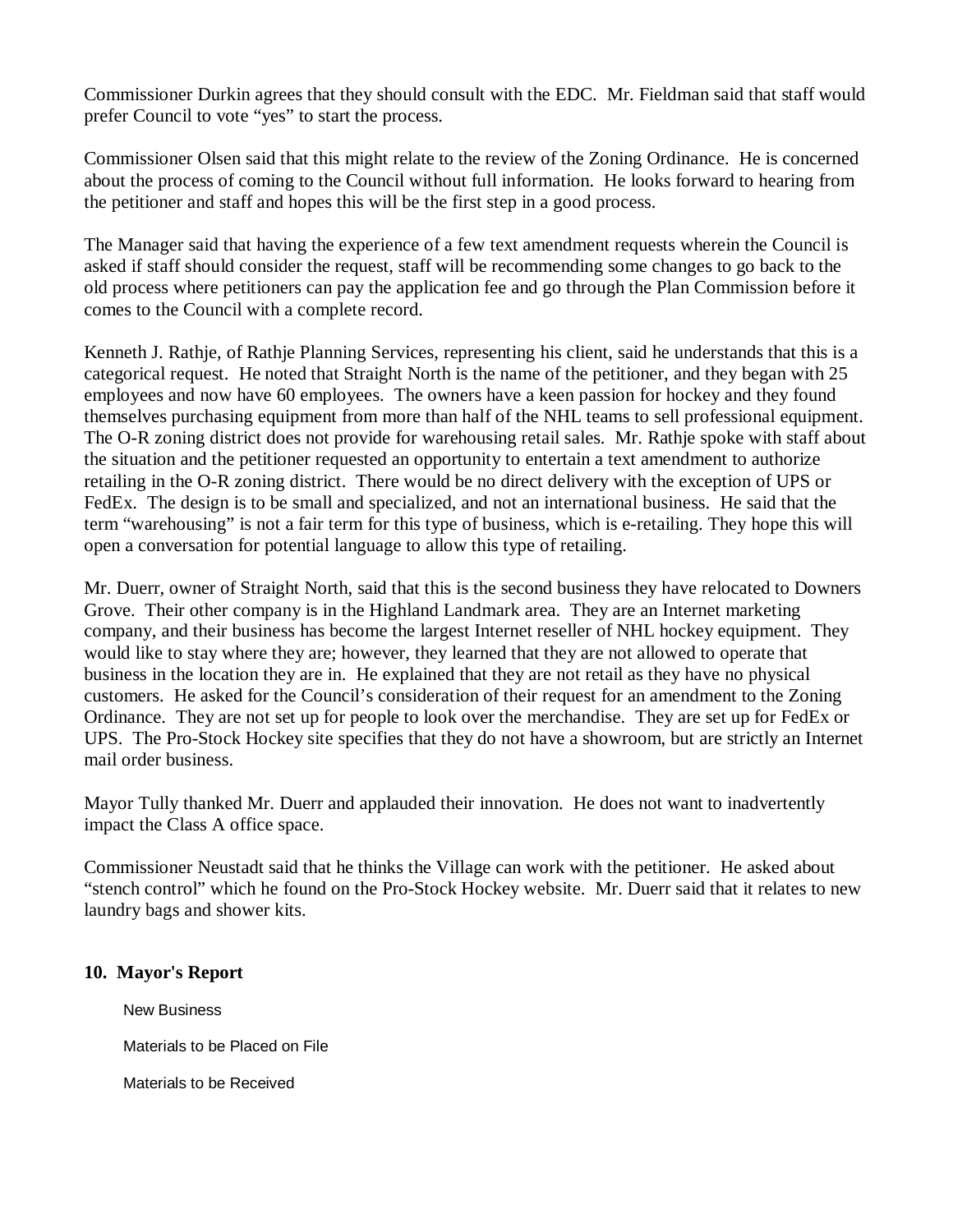### **11. Manager's Report**

Convene to Committee Room

**INF 2015-6030** A. Information: Gateway Signs - Medium Priority Action Item

Mayor Tully said this discussion would take place in the Committee Room following upon adjournment of the regular Council meeting.

### **12. Attorney's Report**

Pursuant to Section 2.5 of the Downers Grove Municipal Code, the following are presented for Village Council consideration:

1) An ordinance rezoning the property located at 305-307 and 325 Ogden Avenue; and 2) An ordinance approving a planned unit development amendment to Planned Development #52 to revise the outbuilding setback at 305-307 Ogden Avenue.

### **13. Council Member New Business**

Commissioner Olsen just flew in from Arkansas and commented that there is an ice storm there now, which makes him appreciate even more the fine job done by the Village staff in winter events.

### **14. Adjournment**

**Mayor Tully adjourned the meeting at 9:05 p.m. to reconvene to the Committee Room to discuss the issue of Gateway Signs.** 

**••••••••••••••••••••••** 

**Mayor Tully reconvened the meeting at 9:09 p.m.** 

**INF 2015-6030** A. Information: Gateway Signs - Medium Priority Action Item

Mr. Fieldman asked Doug Kozlowski, Communications Director, to make the presentation regarding Gateway Signage.

Doug Kozlowski, Communications Director, said this was a follow-up discussion to the January 13, 2015 meeting. The purpose is to discuss design and construction of gateway signs, and to recap and discuss options to be incorporated into the designs. Mr. Kozlowski summarized the previous discussion. Gateway signs should be timeless. The objective of the gateway signs is to evoke Downers Grove's heritage. The signs should be simple, beautiful and easy to read. Staff has looked at famous and iconic places in Downers Grove such as the Main Street Train Station, which features the Chicago red brick, which is also incorporated in other places. In addition, Sears Homes are also iconic images in the Village. They were constructed between 1908 and 1940, and have common elements still found in newer homes such as the stone columns, and obelisk column features.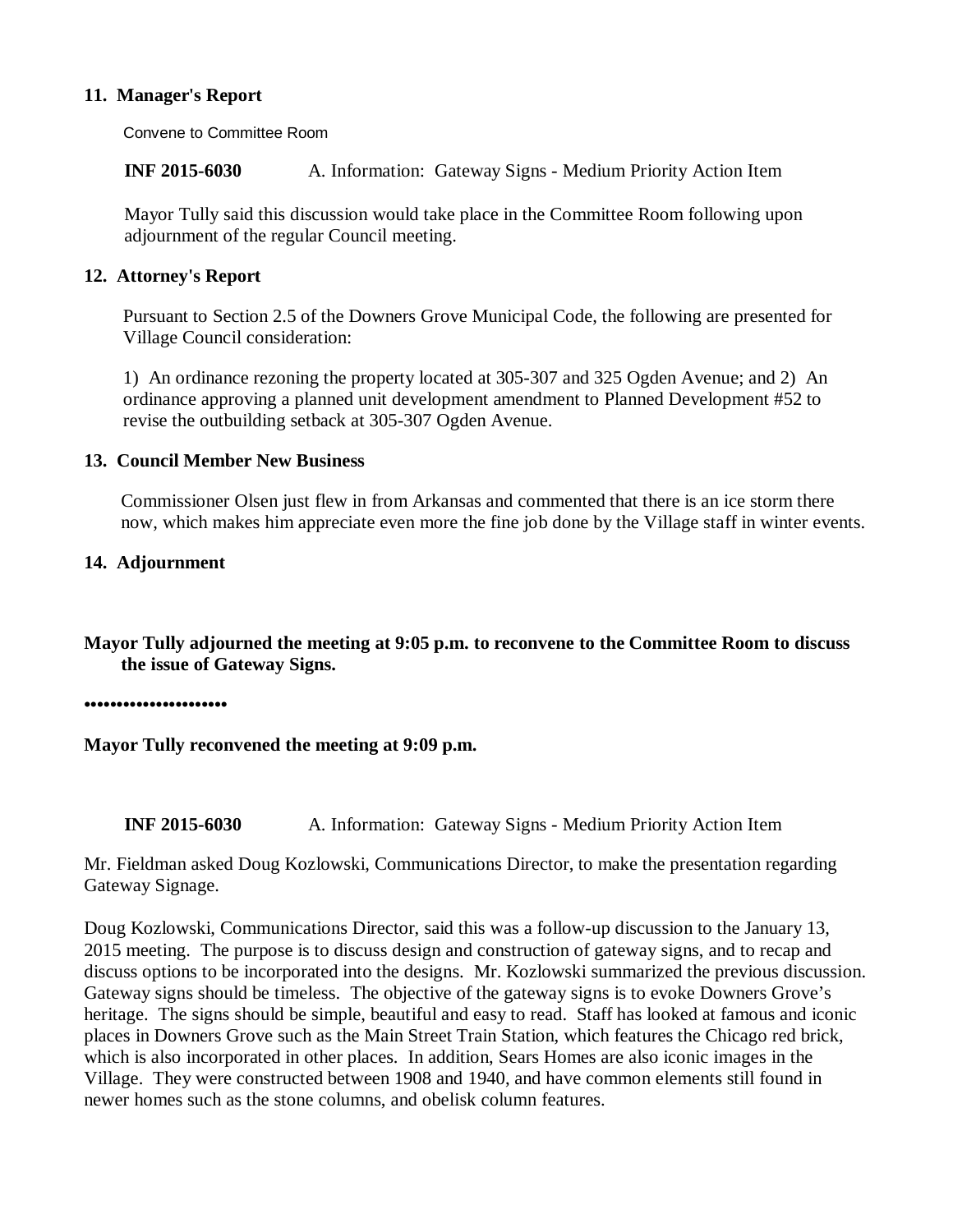Mr. Kozlowski showed photos of the monument signs presented at the last meeting, and said that staff will show two new versions of the smaller signs including different font styles, text, justification, sign face, color and logo. He said that staff will present the variations and will then develop an RFP for design services.

Alex Pellicano, Building Manager, showed photographs of two new smaller monument designs, which are about half the size of the larger monument design. Both designs are a Craftsman style, with a style that brings a welcoming front porch to mind. The proposed designs do comply with the overall Sign Ordinance in all aspects. Indigenous landscaping would be included for both signs. The font and sign face would be backlit with red brick at the base of the sign. Mr. Pellicano then discussed how the font would be placed on the sign, whether centered or left justified, showing several samples of the proposed design. As to the color, Mr. Pellicano said that staff chose to offer several color options, which represent the color of the Downers Grove logo. He then showed a sample of the sign with the inclusion of the Village logo into the design. He pointed out that utilizing the logo has a detrimental effect on the text size, which could impact legibility of the sign.

Commissioner Durkin asked why they looked to the Sears Home features. Mr. Fieldman said they were looking for timeless features. The brick or stone base appears within a variety of the columns. They were looking for iconic features which were contemporary yet representative of the Village's history. They looked at all sorts of features throughout the community, and the brick or stone base, and the column showed up throughout the community. There was no particular architectural style, but they wanted to find things that appeared throughout the community.

Commissioner Neustadt said he likes the revision and smaller version of the big sign. He also likes the date of founding on the sign. He agrees that the logo does impact the size of the font. His preference was design IV-C.

Commissioner Rheintgen asked about lighting, and Mr. Pellicano replied that the letters are lit from behind and stand out. They can also have site lighting. He said that ground lighting requires more maintenance. Commissioner Rheintgen said she thought the design looks great and she likes the darker color.

Commissioner Hosé asked about the logo, and whether there was some way to shrink the tree and keep it on there. Mayor Tully said that there could be some deconstructed way to incorporate the logo. He said that he likes the smaller version of the big sign, and Commissioner Hosé agreed with that. He prefers the lettering centered with a Serif font.

Commissioner Durkin said he wanted to know the costs involved, and noted that he has concerns about the lighting. He added that he likes the smaller version as well. Mr. Fieldman replied that they have \$100,000 in FY15 for at least two signs, and possibly more. They can price out the options. He said staff would like to know what the Council is willing to spend.

Mayor Tully said that the value is a consistent brand message in a recognizable and memorable way. He said that the placard could change at a lower cost than the frames. The frames need to be smartly placed and durable. It doesn't have to be that expensive, and the rain garden could be added at a later time.

Commissioner Durkin then asked about the true key entrances that they want to highlight.

Mr. Fieldman suggested that they begin with four signs with the 2015 budget at no more than \$25,000 each for the larger signs.